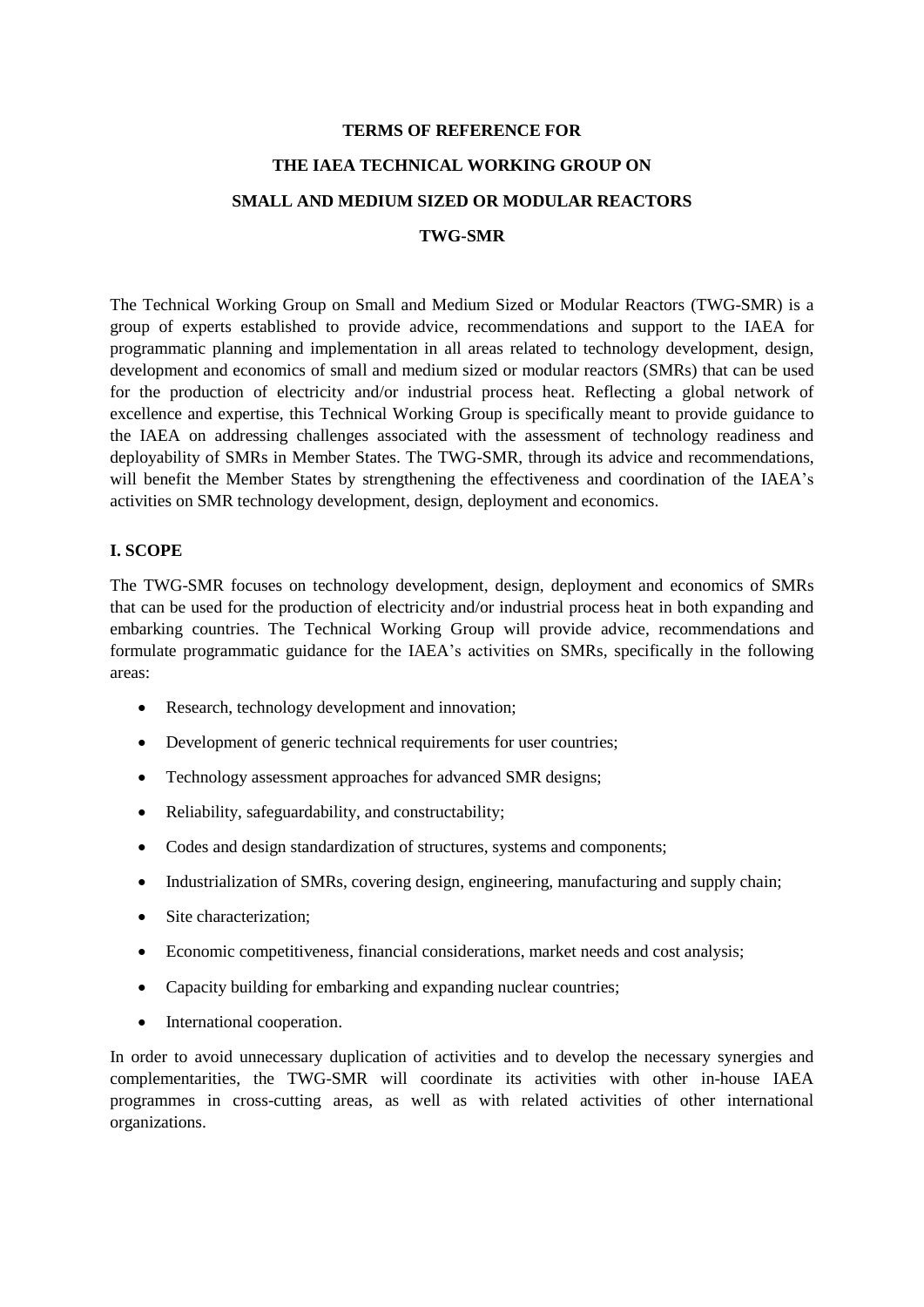### **II. FUNCTIONS**

The functions of the TWG-SMR are:

- a) To provide advice and guidance, and to marshal support in interested Member States for implementation of the IAEA's programmatic activities on technology development, design, deployment and economics of SMRs for the production of electricity and/or industrial process heat (the Technical Working Group will also provide guidance on developing roadmaps to assess the technology readiness level of SMR designs for deployment in Member States);
- b) To provide a forum for information and knowledge sharing on national and international programmes in the area of SMR technology development, deployment and human capacity building;
- c) To act as a link between the IAEA's activities in specific areas and national technical and industrial communities, as well as delivering information from and to national communities;
- d) To provide advice on preparatory technical missions in Member States, on the IAEA's activities in planning and implementing coordinated research programmes, collaborative assessments and other activities, as well as on the review of the results of SMR demonstration projects;
- e) To develop and/or review selected IAEA publications from the IAEA Nuclear Energy Series or the IAEA Technical Documents series, assess existing gaps and advise on the preparation of new publications or other outputs;
- f) To identify important topics for discussion by the Standing Advisory Group on Nuclear Energy (SAGNE) and contribute to status reports, Technical Meetings and topical conferences in the field of advanced SMRs and their applications;
- g) To encourage the participation of young nuclear professionals, in particular from embarking countries, as appropriate, in IAEA activities.

### **III. MEMBERSHIP**

Members of the TWG-SMR shall be appointed by the Deputy Director General, Head of the Department of Nuclear Energy, following consultation with the respective national authorities or organizations.

Members of the TWG-SMR:

- shall be acknowledged experts in advanced reactor design and technology development and deployment, including economic aspects, and shall have extensive links with international/professional technical communities;
- are to serve for a standard term of four (4) years;
- shall participate in the TWG-SMR in their personal capacity and shall provide, as appropriate, views on national policies and strategies in the Technical Working Group's technical field;
- may, as appropriate, bring experts to provide additional information and share experience during the meetings of the TWG-SMR.

The total membership of the TWG-SMR shall not exceed twenty (20) members.